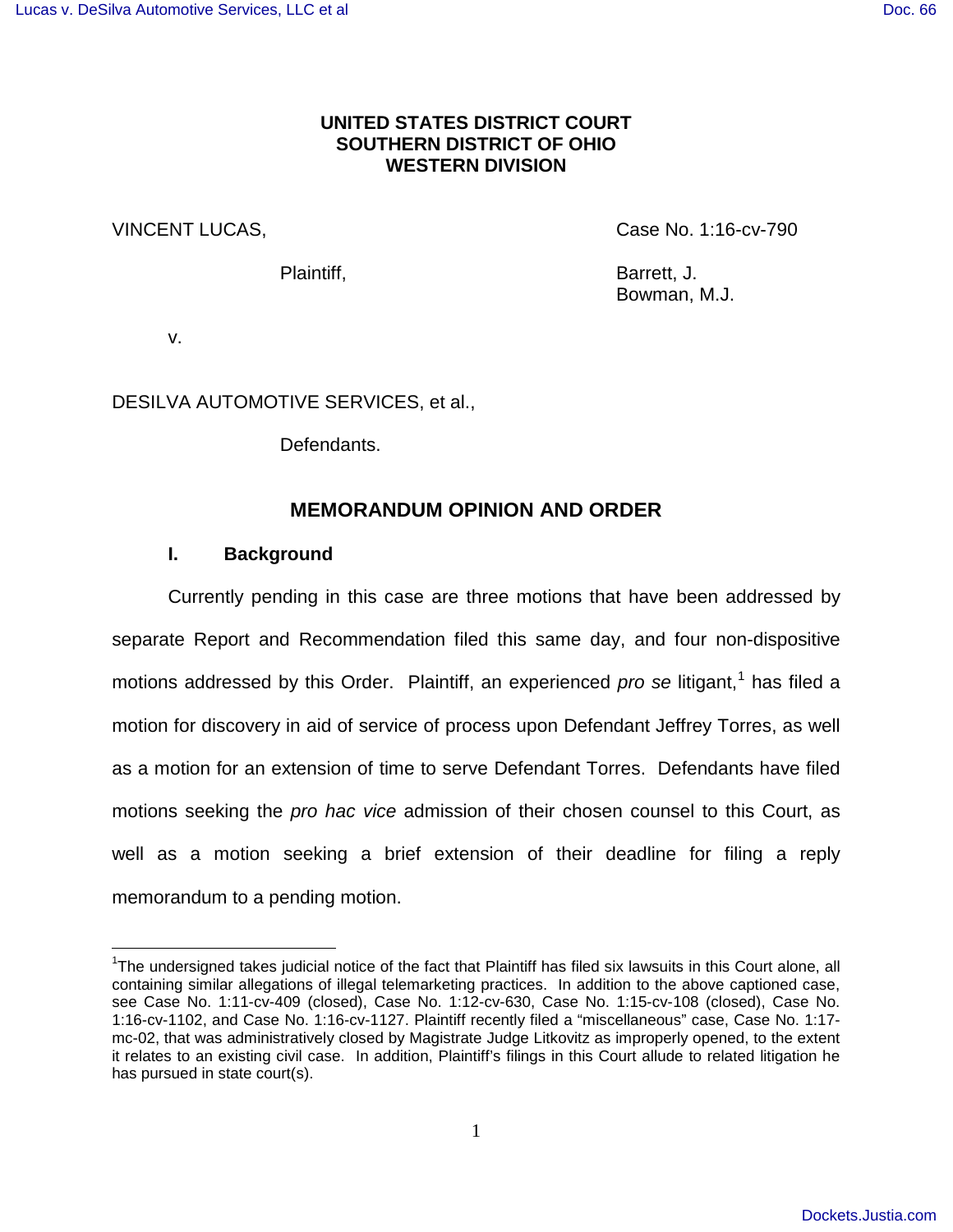#### **II. Analysis of Pending Motions**

### **Motions Concerning Service on Defendant Torres**

Plaintiff originally initiated this lawsuit on July 27, 2016, without identifying any Defendant other than three "John Does." He also failed to serve or identify any of the John Doe Defendants prior to October 27, 2016, as required by Rule 4(m) of the Federal Rules of Civil Procedure. In fact, for more than three months Plaintiff had filed nothing of record to indicate that he had taken steps to identify any Defendant or to achieve service on anyone. However, on December 12, 2016, Plaintiff filed an Amended Complaint newly identifying 16 Defendants (6 individual and 10 companies) and terminating the original three "John Doe" Defendants. (Doc. 3).

The Court directed Plaintiff on December 16 to complete service within thirty (30) days. (Doc. 6). However, for good cause shown, the Court later granted Plaintiff's motion for an extension of time to perfect service on all domestic Defendants, until February 3, 2017. (Doc. 22).

Plaintiff recently filed two additional motions that seek limited discovery and additional time in which to perfect service on Defendant Jeffrey Torres, who Plaintiff states is the only Defendant who has yet to be served. (See Doc. 63). For the reasons stated in both motions, which are unopposed, the requested relief will be granted up to and including May 15, 2017.

However, and contrary to the Plaintiff's contention, the undersigned does not view Rule 4(d)(2) as mandating that all expenses incurred in serving Mr. Torres, including the expense of discovery and/or identifying the place of service, be imposed on Mr. Torres. Rule 4(d)(2), Fed. R. Civ. P. is intended to impose the ordinary costs of

2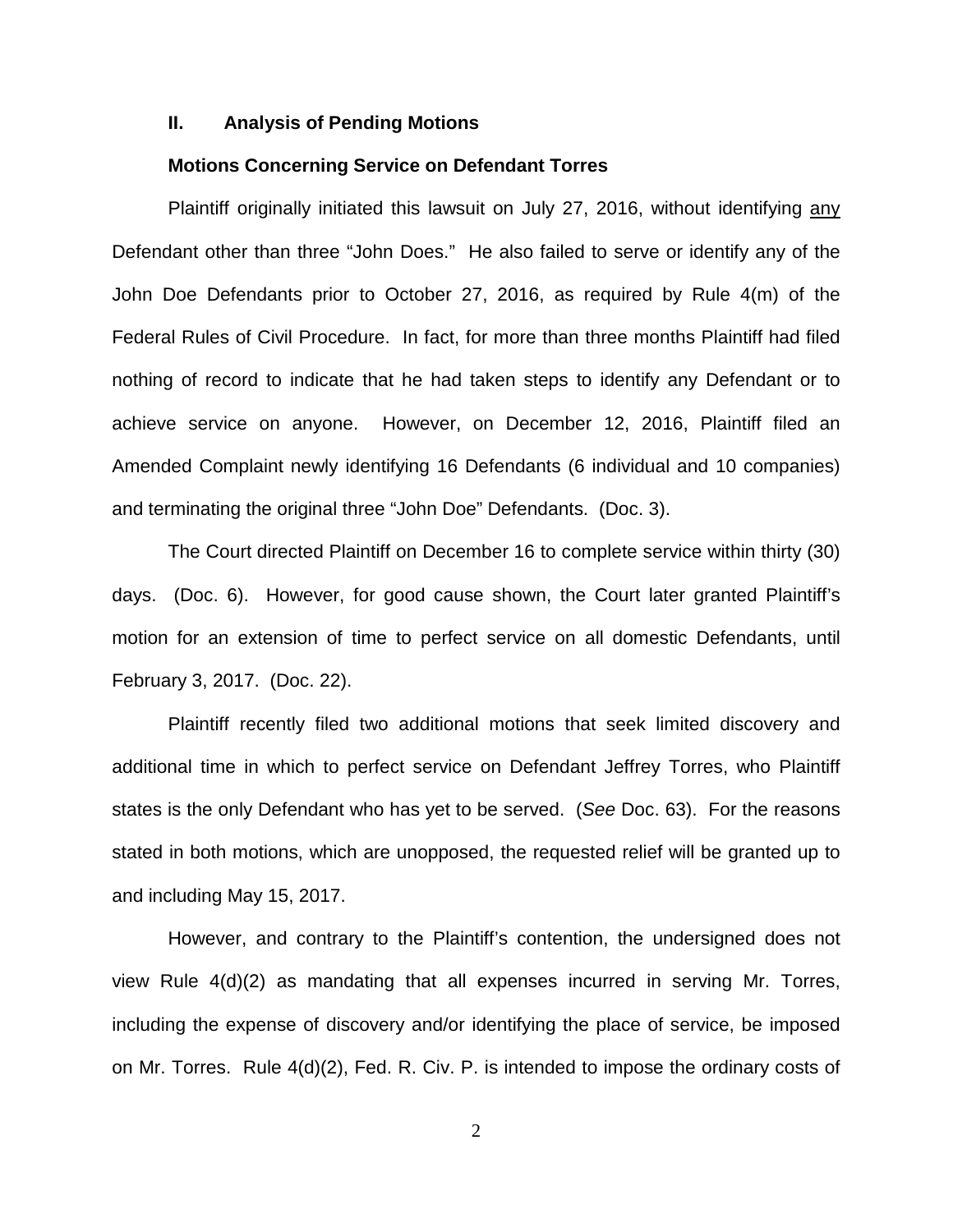service upon a defendant who fails "without good cause, to sign and return a waiver requested by a plaintiff located within the United States." At this point in time, Plaintiff has not located or served Mr. Torres with a waiver; therefore, the cost-shifting rule is inapplicable. In addition, because this case has now been pending for nearly 8 months, Plaintiff is forewarned that the Court is unlikely to grant future extensions for service on this lone remaining Defendant.

## **Defendants' Motions**

Counsel for Defendants Gregory Filippo, James Filippo and the Estate of Vilma Filippo has filed a motion for leave to appear *pro hac vice*. All relevant conditions for such admission appearing to have been satisfied, Defendant's motion is granted.

Defendants also seek an extension of time in which to file a reply memorandum in support of setting aside the Clerk's Entry of Default against them. Because the undersigned does not require further briefing and the R&R filed this same day addresses the same pending motion, their motion for extension will be denied.

#### **III. Conclusion and Order**

#### Accordingly, **IT IS ORDERED**:

- 1. Plaintiff's motions for an additional extension of time to complete service upon Defendant Jeffrey Torres, and to conduct discovery on a related corporation to discover the residential address or Mr. Torres and/or a location where he can be served, (Docs. 35, 63) are **GRANTED** up to and including May 15, 2017;
- 2. Defendants' motion for leave to permit counsel to appear pro hac vice (Doc. 61) is **GRANTED**.

3